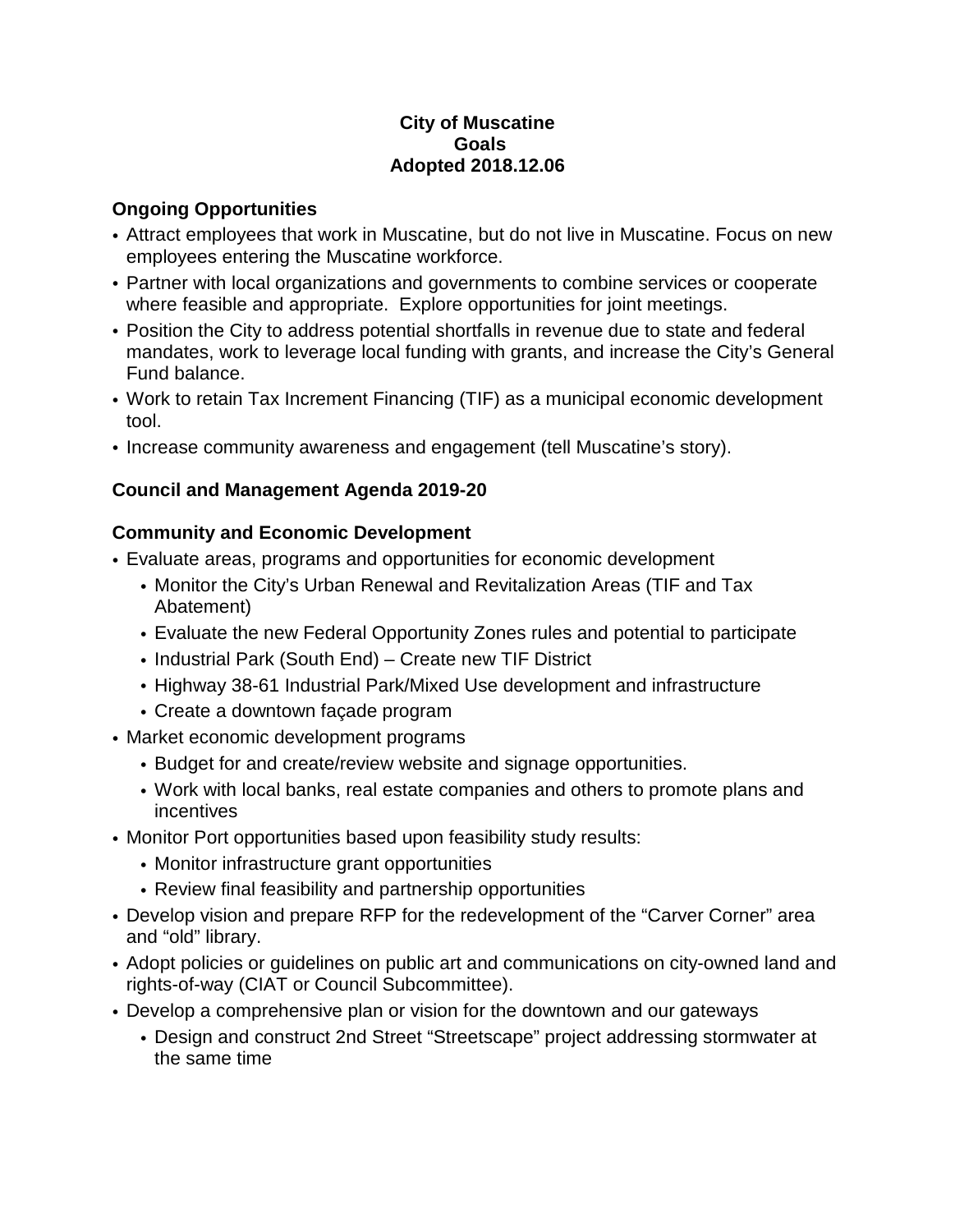## **Housin**g

- Promote and communicate infill opportunities and evaluate opportunities to improve current housing stock (voluntary and involuntary opportunities), including the adoption of a property maintenance code and non-residential design guidelines. Review potential for low income assistance for property maintenance (i.e. CDBG)
- Budget for or identify grants for building demolition and/or acquisition
- Work with community and neighborhood stakeholders to develop plans to improve and revitalize specifically targeted areas in partnership with community stakeholders to leverage infrastructure improvements, aesthetic enhancements, incentives, and land use regulations processes.
- Review and sell, redevelop, repurpose or demolish nuisance and city-owned properties (create assets versus liabilities)
- Market the Housing Demand Study (Downtown, Single Family, Multi Family, Pocket Neighborhoods, etc.)
	- Identify public, private and partnership opportunities
	- Identify infrastructure needs and code changes to implement study

#### **Programs and Services**

- Monitor and review the youth diversion program for at risk youth in cooperation with the Police Department, School District, Juvenile Probation and other parties. Educate and train staff. Review opportunities to incorporate a high risk youth program
- Continue to educate staff and council on security issues (active killer, etc.). Review and complete security upgrades at City Hall and all City facilities
- Review and assess IT staffing and security needs, including the potential to outsource adding staffing needs.

### **Marketing, Communication, and Engagement**

- Review (make it our own), prioritize, and implement a marketing plan for the City of Muscatine in cooperation with the Greater Muscatine Chamber of Commerce and Industry (GMCCI), Muscatine School District, Muscatine Community College, Muscatine Power and Water, Unity Point - Trinity Muscatine, and the Convention and Visitors Bureau (CVB)
- Enhance the City's website, expand the use of social media tools for public communication, and explore opportunities for a city mobile application (app)
- Continue communication efforts with a focus on increasing transparency and ease of use. Investigate and develop dashboards (visual metrics) for public, council and staff use (i.e. Opengov.com or internal program)
- Market the many good things happening in Muscatine
- Work to create strong community and neighborhood events with active participants
- Encourage participation in Muscatine, whether it be in local government or with any of the other numerous opportunities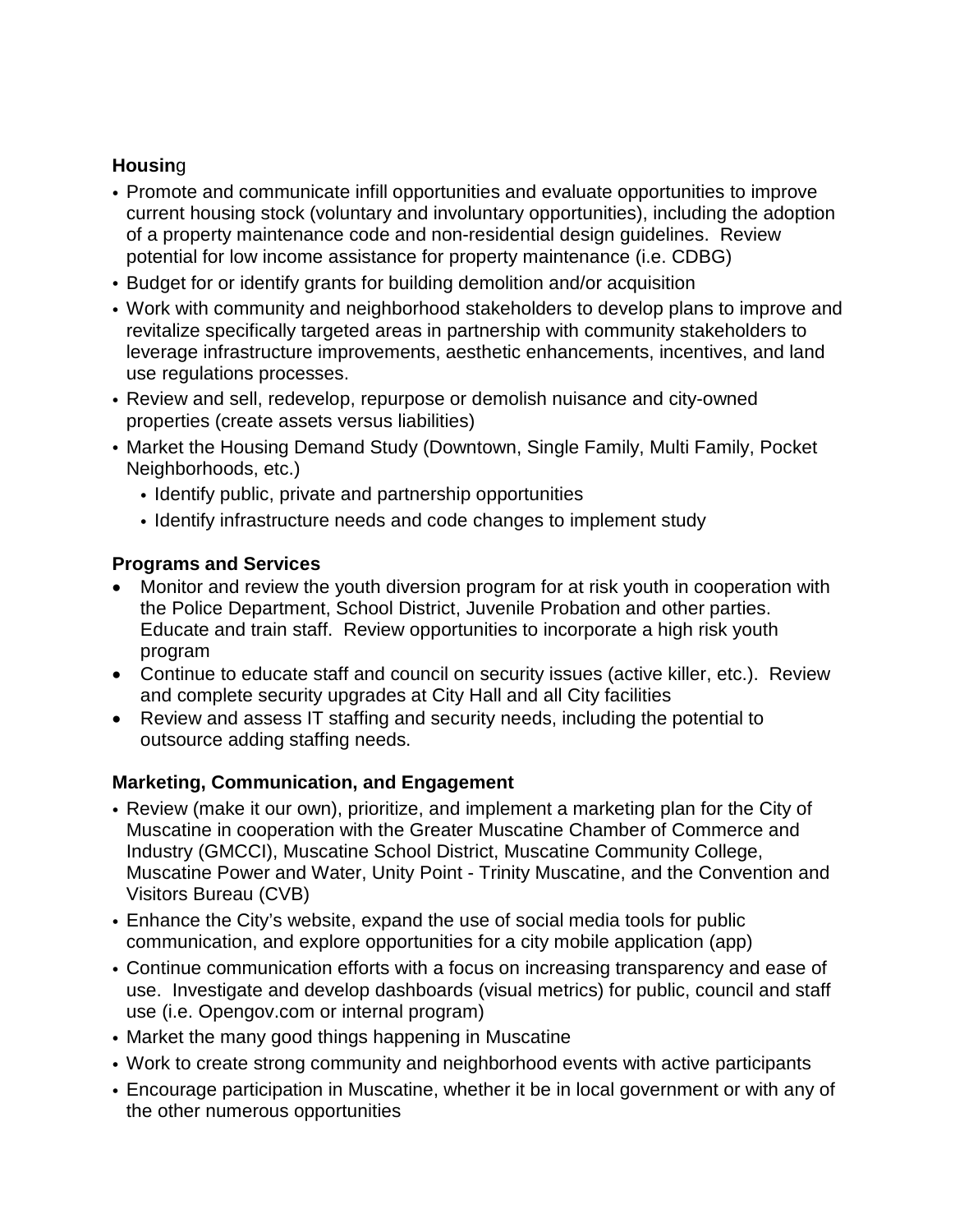- Create or improve public gathering places
- Work to create a strong sense of community
- Work to have more people calling Muscatine their "hometown"
- Strengthen community service partnerships

# **Continuous Service Improvement (Processes, Technology and Efficiency)**

- Improve organizational effectiveness, efficiency, cooperation and transparency, and customer service
- Bring technology to the field (drive efficiency)
- Work with GMCCI, downtown businesses and residents to create a clean and inviting environment downtown and other areas in need (i.e. gateways and major corridors)
- Continue to support LEAN initiatives and city-wide process improvements
	- Rework and present training to employees (ongoing process)
	- Identify employees across departments who have an interest in training and reinvigorating the program
	- Benchmark with local businesses and the Iowa Lean Consortium

## **Sustainability**

• Develop a Sustainable Muscatine program and the associated policies to incorporate community sustainability principles of economic prosperity, environmental integrity and cultural vibrancy into the City Comprehensive Plan. This will integrate public, private and non-profit groups as well as individuals to build sustainability practices into planning, budgeting, facilities and operations locally and regionally.

# **Key Projects, Programs and Placemaking**

- Infrastructure: Maximize current resources, look for operational efficiencies, focus on preventive and deferred maintenance, and look for "green" initiatives that are feasible and demonstrate long-term benefits.
- Implement the CIP with focus on existing infrastructure
- Mississippi Drive
	- Construct 2nd and Mulberry, Carver Corner (at time of redevelopment), and review options for Broadway to Carver Corner.
- Grandview Avenue (2019-20)
- Park Avenue reconstruction from the bridge to Colorado Street.
- Explore Placemaking projects develop and maintain local amenities for residents that attract and retain a quality workforce (aesthetics, pocket parks, native plantings, low maintenance, appropriate trees)
	- Complete implementation of Pearls of Progress CAT Grant (Trail)
- Combined Sewer Overflow (CSO) (Multiple phases through 2028), Phase 4 2018- 2020